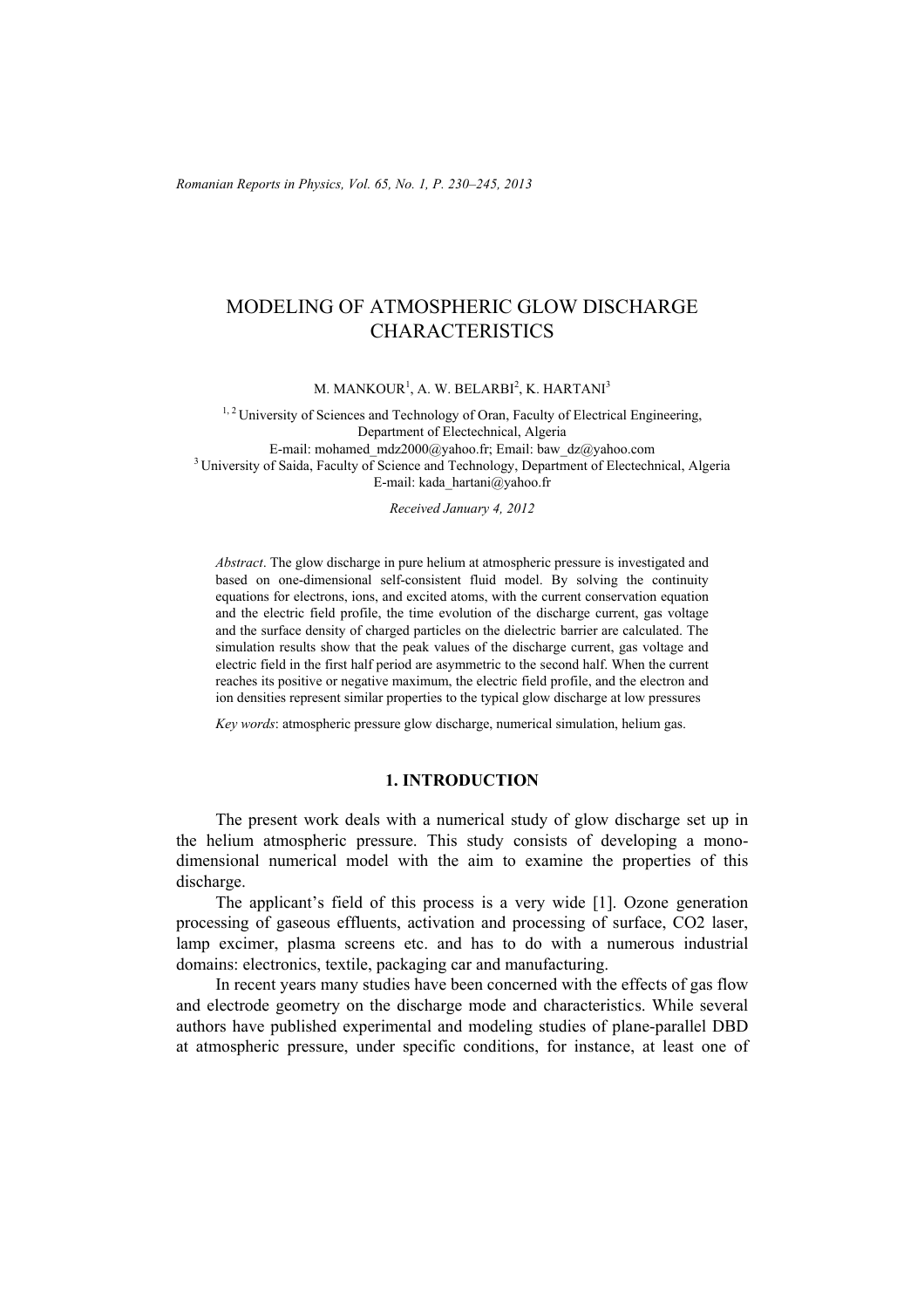electrodes covered with a dielectric layer, an ac power with an appropriate frequency, etc., atmospheric pressure glow discharges (APGD) is obtained relatively readily in helium. Helium APGD has been studied extensively. For simplicity, many theoretical studies made an approximation that the average electron energy is constant throughout the discharge space at any time; the value of electron energy is chosen empirically.

The line of works in the glow discharge with dielectric barrier is to turn towards a very detailed modeling of the discharge, a good modeling makes it possible to understand and predict their behavior, [2–9] then the control and use of this technology in industrial needs, such as semi-conductors, panels of plasma visualization, the deposit of the thin layers, the die-sinking in micro-electronics and the treatment of surfaces [10–14].

#### **2. PHYSICAL MODEL**

The functioning of this discharge which is similar to all these discharge, in gas, is governed and directed by a multitude of different physical phenomenon from one to another but strongly coupled.

It is thus necessary to consider the system on the whole, and then to work out (carry out) a self-coherent modeling able to take into account the coupling between the conveyance of charged particles and the kinetics of the existing states on the one hand and the electrical field on the other hand.

The model thus being developed allows understanding well the functioning of the discharge.

Under study attempting to reproduce from the description of the involved basic physical phenomena (phenomena of electronic and ionic conveyance in gas, electrical field) is an electrical characteristics of the discharge. These characteristics do not inform us about the intervening whole of the phenomena during the discharge.

The use of the helium, within the framework of this study, is one of the conditions of the obtainment of a glow rate of charge atmospheric pressure of gas, mainly characterized by its metastable levels of potential high-energy and by its weak potential of rupture.

The reaction taken into account in the numerical modeling and putting in plays the electrons, the ions and the natural excited particles are represented as shown in Fig. 1 [15]*.*

Have reaction rates (of which certain are presented in Figure 1) is constant depending on the electric field. The knowledge of these factors which control the density of different particles is necessary to understand and to describe the discharge.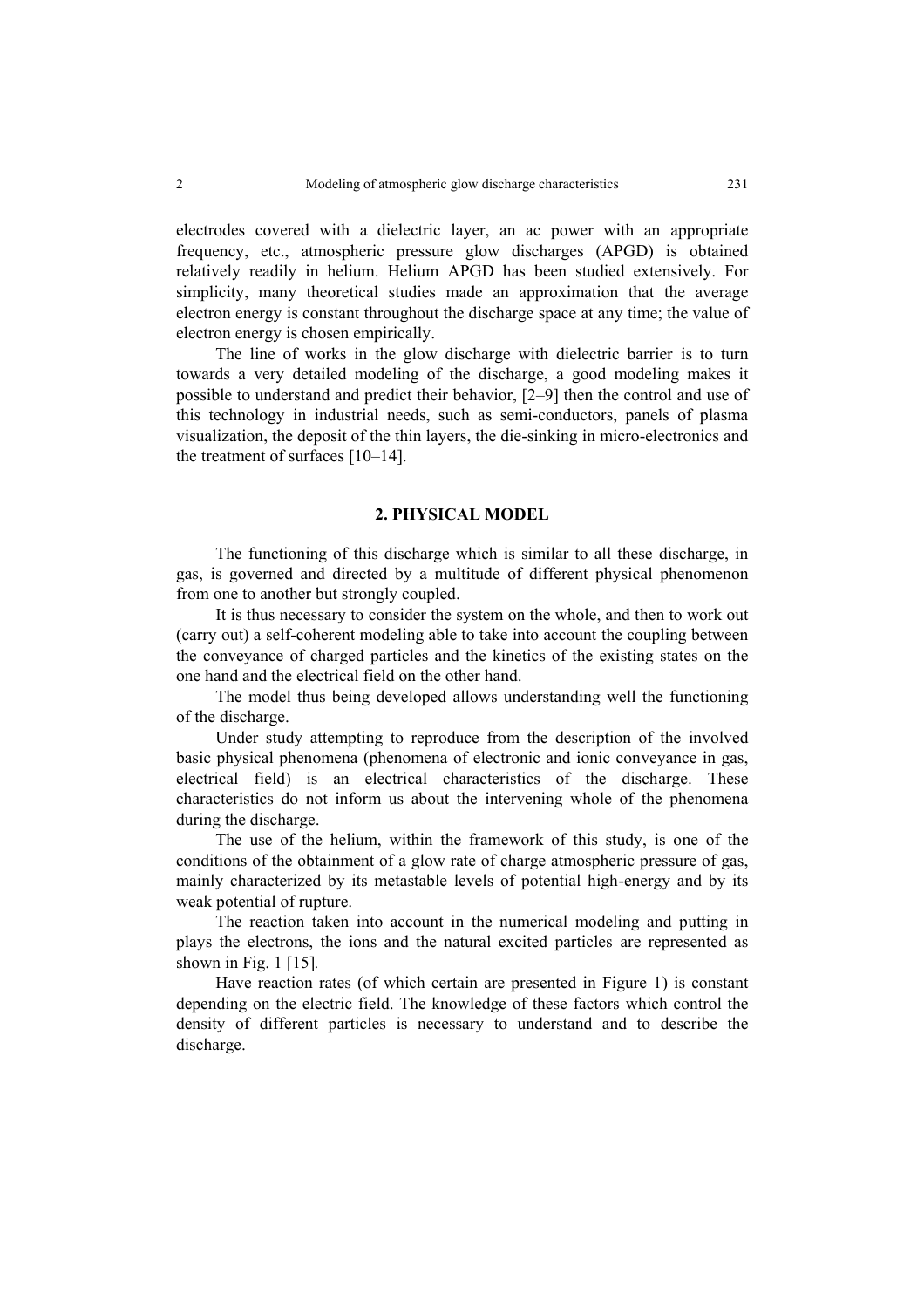### **3. MATHEMATICAL MODEL**

The finest theoretical description of the particles behavior which characterizes the functioning of an electrical discharge requires the resolution of the kinetics equations as a whole (frequency called equation of discharge particle conveyance) associated at each one of these particles.



Fig. 1 – The process of reaction and the disappearance of different particles.

Fundamental equation rendering account of the space and temporal evolution of particles density is the equation of continuity that globally takes the same form for electrons and ions. We get the following equations:

 $\blacksquare$  for the electrons

$$
\frac{\partial ne(\vec{r},t)}{\partial t} + \frac{\partial(\vec{w}_e(\vec{r},t)n_e(\vec{r},t))}{\partial \vec{r}} - \frac{\partial}{\partial \vec{r}} \left[ \vec{D}_e(\vec{r},t) \frac{\partial n_e(\vec{r},t)}{\partial \vec{r}} \right] = s_e(\vec{r},t); \tag{1}
$$

**for the ions** 

$$
\frac{\partial n i(\vec{r},t)}{\partial t} + \frac{\partial (\vec{w}_i(\vec{r},t)n_i(\vec{r},t))}{\partial \vec{r}} - \frac{\partial}{\partial \vec{r}} \left[ \vec{D}_i(\vec{r},t) \frac{\partial n_i(\vec{r},t)}{\partial \vec{r}} \right] = s_i(\vec{r},t); \tag{2}
$$

 $\blacksquare$  for the excited particles

$$
\frac{\partial n_m(\vec{r},t)}{\partial t} - \frac{\partial}{\partial \vec{r}} \left[ \vec{D}_m(\vec{r},t) \frac{\partial n_m(\vec{r},t)}{\partial \vec{r}} \right] = S_m(\vec{r},t), \tag{3}
$$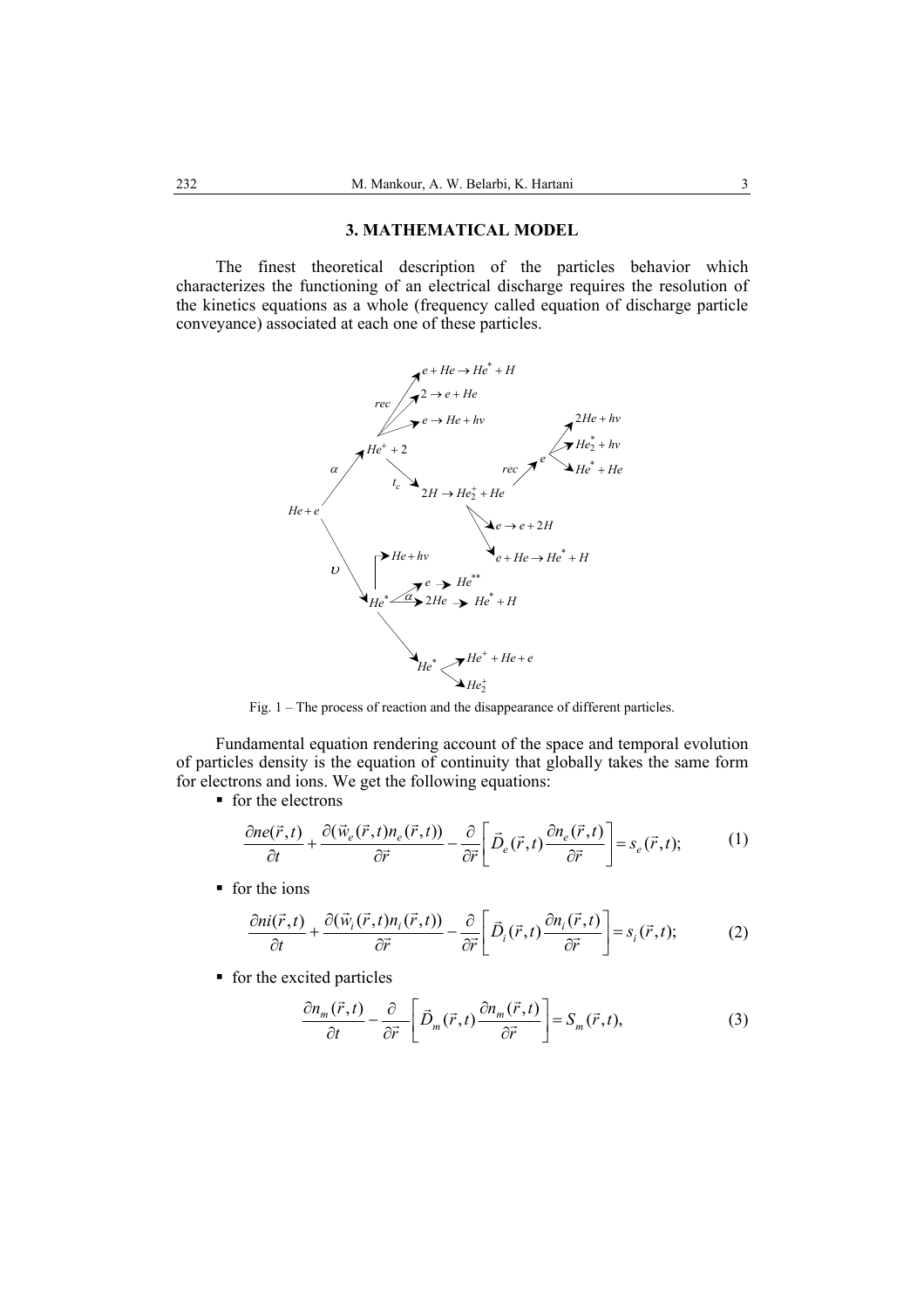which permit to determine the space temporal evolution of the electronic and ionic densities subject to the knowledge of the running back speed, diffusion coefficient and frequencies of ionization of each charged particle.

The three aforementioned equations above are named convection-diffusion equation for they are composed of the term convective (of the  $1<sup>st</sup>$  rank with regard to the space shunted) and the term of diffusion (of the  $2<sup>nd</sup>$  rank with regard to the space shunted).

In glow discharge, the space charge due to the ions and electrons presence is sufficient to distort the geometrical electric field. This phenomenon should be described by coupling the equations of electric and ionic conveyance with the equation of Poisson for the electric field, the equation of Poisson is written as:

$$
\vec{\nabla}\varepsilon_r E = \frac{e}{\varepsilon_0} (n_i - n_e - n_n). \tag{4}
$$

The equation of Boltzmann is coupled with to the one of Poisson from an auto coherent electrical model of the discharge.

### 3.1. MACROSCOPIC APPROACH (FLUID MODELS)

The conveyance of the charge particles is in this approach characterized by average size then the density, the average speed and average energy of the particles.

The equation of Boltzmann is then substituted by three equations which describe the space-temporal evolution of three average values.

## 3.2. FLUID MODEL WITH THE TWO MOMENTS

The developed model in this research is based on the resolution of first two moments of Boltzmann's equation in this model, the first 2 conveyance equations are:

• Continuity equation:

 Conveyance equations of the quantity of movement are coupled to the Poisson equation. To be able to suppress the equation of energy, it is necessary to use the local field approximation.

The numerical model developed in this research is fluid and monodimensional. The aim of a fluid model is to give the appropriate qualitative tendencies which enable us to know the preponderant physical phenomena that affect the discharge at the level of the actuator DBD.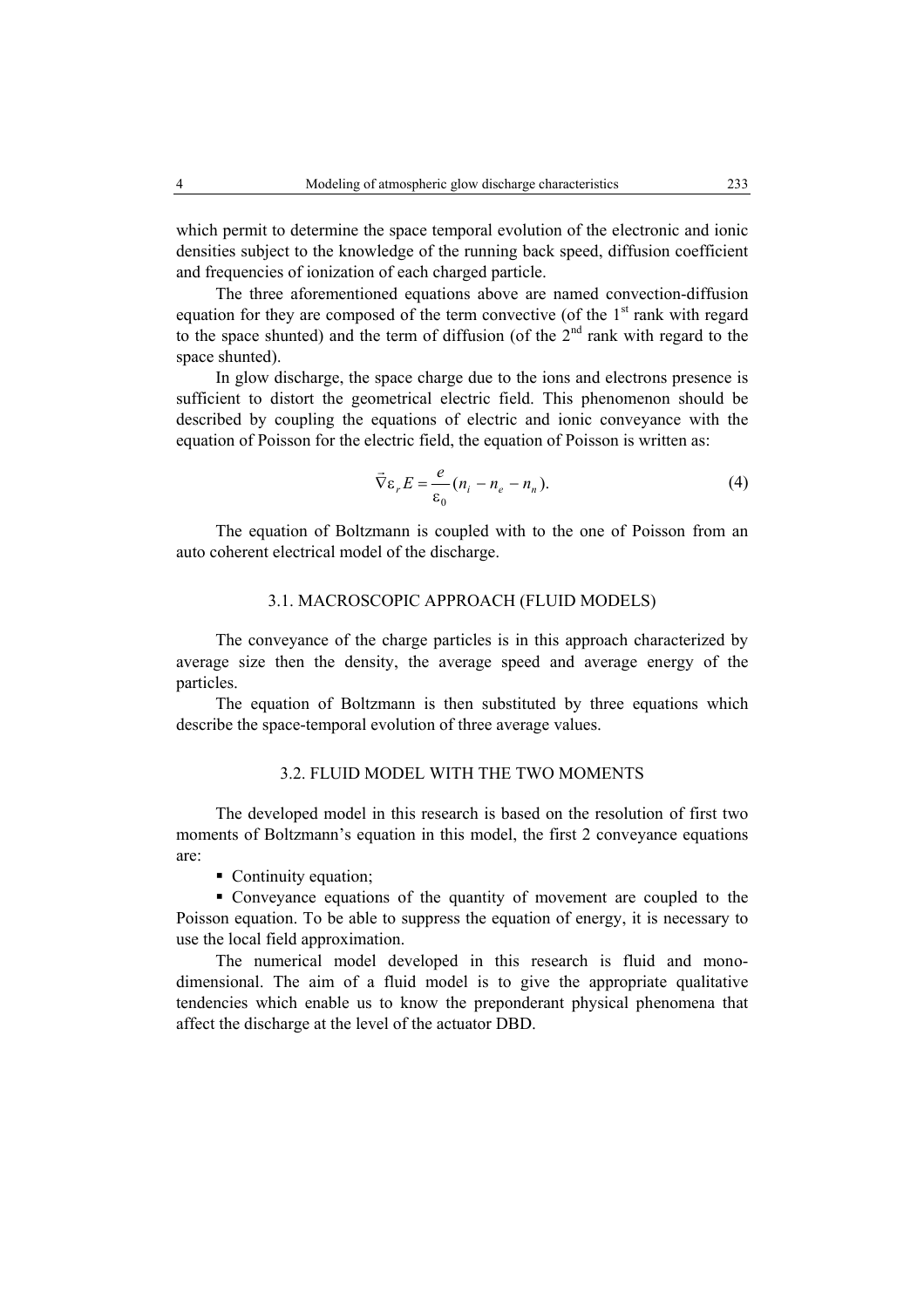# 3.3. SOURCE TERMS OF CONVEYANCE EQUATIONS

The expressions of the source terms of electrons, ions and of the metastable contain the reactions rates (noted  $k_i$ ) and the ionization frequencies and excitation besides the different particle density [13], [17].

# **Electron**

$$
S_e = v n_e + n_{x1} (k_{11} n_{x1}) - n_{p1} n_e (k_4 + k_5 n_e + k_6 n_{He})
$$
  
-  $N_{p2} n_e (k_7 + k_8 + k_2 n_{He} + k_9 n_e) - n_{p3} n_e (k_{10} + k_{11} n_e);$  (5)

**Atomic ions** He+

$$
S_{p1} = v n_e + k_{11} (n_{x1})^2 - n_{p1} n_e \left( (k_4 + k_5 n_e + k_6 n_{He}) - n_{p1} k_1 (n_{He})^2 \right); \tag{6}
$$

**Molecular ions** He<sub>2</sub><sup>+</sup>

$$
S_{p2} = n_{p1}k_1 (n_{He})^2 - n_{p2}n_e (k_2 n_{He} + k_7 + k_8 + k_9 n_e); \qquad (7)
$$

**Source term of the excited species**  $He(2^{3}S)$ 

$$
S_{x1} = v_1 n_e + n_{p2} n_e k_8 - n_{x1} (k_3 (n_{He})^2 + k_{10} n_e + k_{11} n_{x1}),
$$
 (8)

where  $n_e$ ,  $n_{p1}$ ,  $n_{p2}$ ,  $n_{He}$  designate respectively the density of the electrons atomic and molecular ions of helium, where  $n_{x1}$  designates (indicates) the helium density, and He $( 2<sup>3</sup>S )$  the charged particles, the rates  $k<sub>i</sub>$  are defined in Table 1 [7, 18–20].

| Reaction                                      | Symbol         | Rate of reaction                                               |  |  |
|-----------------------------------------------|----------------|----------------------------------------------------------------|--|--|
| Reaction to three bodies                      |                |                                                                |  |  |
| $He^+ + 2He \rightarrow He^+ + He$            | k <sub>1</sub> | 6.3 $\times$ 10 <sup>-32</sup> cm <sup>6</sup> s <sup>-1</sup> |  |  |
| $He_2^+ + e + He \rightarrow He_2^* + He$     | k <sub>2</sub> | $5 \times 10^{-27}$ cm <sup>6</sup> s <sup>-1</sup>            |  |  |
| $He(2^{3}S) + He \rightarrow He_{2}^{*} + He$ | k <sub>3</sub> | $2.5 \times 10^{-34}$ cm <sup>6</sup> s <sup>-1</sup>          |  |  |
| Recombination                                 |                |                                                                |  |  |
| $He^+ + e \rightarrow He + hv$                | $k_4$          | $2 \times 10^{-12}$ cm <sup>6</sup> s <sup>-1</sup>            |  |  |
| $He^+ + 2e \rightarrow He^+e$                 | $k_{5}$        | $7.1 \times 10^{-20}$ cm <sup>6</sup> s <sup>-1</sup>          |  |  |
| $He^+ + e^+He \rightarrow He^+ + He$          | k <sub>6</sub> | $1 \times 10^{-27}$ cm <sup>6</sup> s <sup>-1</sup>            |  |  |
| $He_2^+ + e \rightarrow He_2^* + h\nu$        | k <sub>7</sub> | $5 \times 10^{-10}$ cm <sup>6</sup> s <sup>-1</sup>            |  |  |

Assessment of the reactions in Helium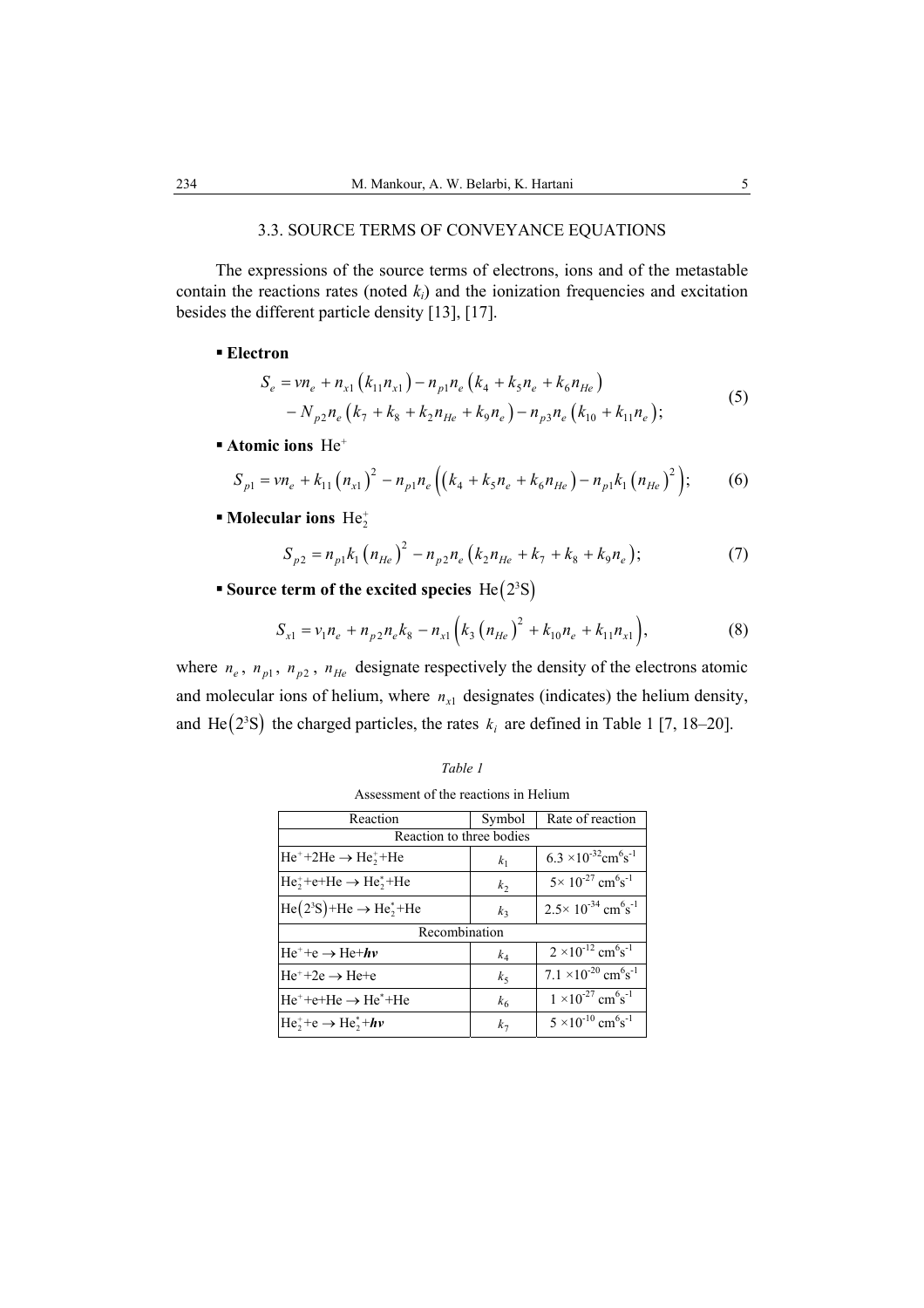|                                        |             | Table <i>1</i> (continued)                           |
|----------------------------------------|-------------|------------------------------------------------------|
| $He_2^+ + e \rightarrow He(2^3S) + He$ | $k_{\rm R}$ | $5 \times 10^{-9}$ cm <sup>6</sup> s <sup>-1</sup>   |
| $He_2^+ + e \rightarrow 2He_+e$        | $k_{\rm o}$ | $2 \times 10^{-20}$ cm <sup>6</sup> s <sup>-1</sup>  |
| Reaction to two bodies                 |             |                                                      |
| $He(2^{3}S)+e \rightarrow He+e$        | $k_{10}$    | $2.9\times10^{-9}$ cm <sup>6</sup> s <sup>-1</sup>   |
| $He(23S)+He(23S) \rightarrow e+He++He$ | $k_{11}$    | $2.9 \times 10^{-9}$ cm <sup>6</sup> s <sup>-1</sup> |

 *Table 1 (continued)* 

### **4. NUMERICAL MODEL**

We solve the continuity equation from the method of the finished differences based on the discretization diagram of Sharfetter and Gummel [21]. Its main advantage is related to its stability and to the fact that it can deliver, in a continuous manner a situation in which either the term "Shunt", or the term diffusion of the current of the charged particle is dominant. This diagram enables us to discredit implicitly the equation of continuity and to break loose from constraints of pace in time imposed in the case of explicit discretization.

The discretization of density of the charged particles and the flux as well as that of the Poisson equation is as follows.

#### 4.1. DISCRETIZATION OF THE CONVERGENCE EQUATIONS

Generally, we can not solve the heavily coupled systems, constituted of the first two instants of Boltzmann's equation and of Poisson's one in a simple and direct manner. The problem is then to draw as near as necessary the exact values to the solution. The chosen method is the method of the finished differences according to the diagram of Sharfetter and Gummel [21] for the developed conveyance at the lead for semi-conductors modeling.

# 4.2. DISCRETIZATION OF THE DENSITY OF THE CHARGED PARTICLES AND OF THE FLUX

The densities of the charged particles are defined at the  $(i, j)$  cell core, Figure 2. In the equation of continuity and in the transfer of the movement quantity, the flux of the charged particles following the *X* axe and the one of the *Y* are defined between the  $(i, j)$  and  $(i+1, j)$  and  $(i, j)$  and  $(i, j+1)$  points respectively and then, notice: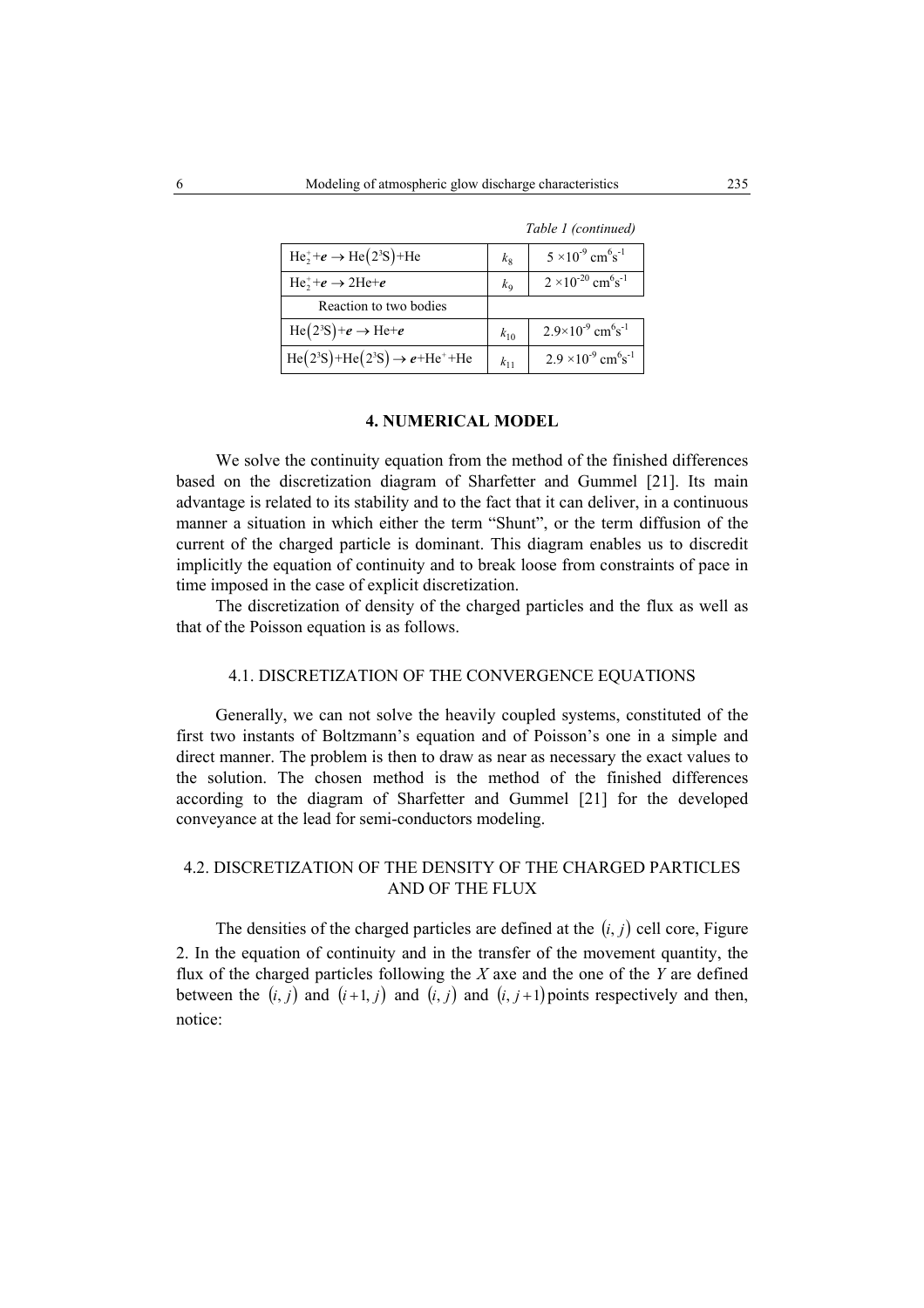

Fig. 2 – Used maillage in the model.

In this method of Sharfetter and Gummel, we suppose that the particle flux is constant between two successive nodes of the maillage. This diagram is advantageous for the integration of the conveyance equation is analytic, which confers (bestows) it a very good stability.

For instance, we start from following conveyance equation *X*:

$$
\Gamma = s \frac{\mu E}{D} (nD) - \frac{\partial (nD)}{\partial x}.
$$
 (9)

µ and *D* are the mobility and the diffusion coefficient, *S* is equal to –1 and 1 respectively for the electrons and the ions. We find as solution:

$$
nD = s \frac{D}{\mu E} \Gamma + C \exp\left(s \frac{\mu E}{D} x\right).
$$
 (10)

The densities of the charged particles are defined at the center of  $(i, j)$  cells. We will have, for example, the same value  $\Gamma x, i+1/2, j$  of the flux between  $(i, j)$ and  $(i+1, j)$  nodes. As soon as, the discretization *n* following the finished difference gives off:

$$
n_{i,j}D_{i,j} = s \frac{D_{i+1/2,j}}{\mu_{i+1/2,j}E} \Gamma_{i+1/2,j} + C \exp\left(s \frac{\mu_{i+1/2,j}E_{i+1/2,j}}{D_{i+1/2,j}}x_{i,j}\right),\tag{11}
$$

$$
n_{i+1,j}D_{i+1,j} = s \frac{D_{i+1/2,j}}{\mu_{i+1/2,j}E} \Gamma_{i+1/2,j} + C \exp\left(s \frac{\mu_{i+1/2,j}E_{i+1/2,j}}{D_{i+1/2,j}}x_{i,j}\right).
$$
(12)

If we subtract  $(11)$ ,  $(12)$ , we obtain C

$$
C \exp\left(s \frac{\mu_{i+1/2,j} . E_{i+1/2,j}}{D_{i+1/2,j}} x_{i,j}\right) = \frac{n_{i+1,j} D_{i+1,j} - n_{i,j} D_{i,j}}{\exp\left(s \frac{\mu_{i+1/2,j} . E_{i+1/2,j}}{D_{i+1/2,j}}\right) - 1},
$$
(13)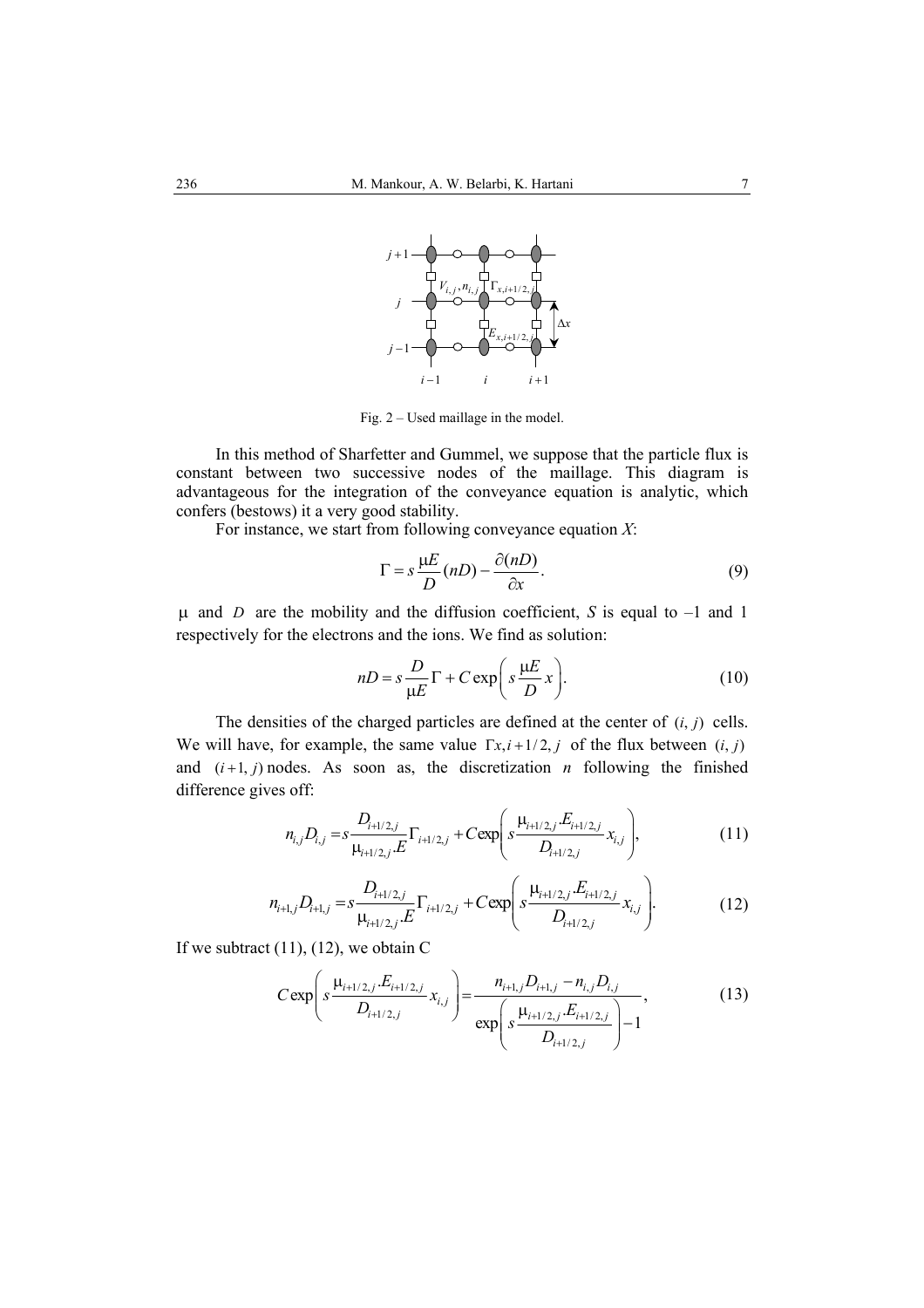paying

$$
Z_{i+1/2,j} = s \frac{\mu_{i+1/2,j} E_{i+1/2,j}}{D_{i+1/2,j}} \Delta x_{i,j}.
$$
 (14)

The expression of the following flux *X* is written in the discretization of the finished differences, according to the exponential diagram of Sharfetter and Gummel as follows:

$$
\Gamma_{x,i+1/2,j} = -\frac{1}{x} D_{i+1/2} \left( f_1 \left( z_{x,i+1/2,j} \right) n_{i+1,j} - f_2 \left( z_{x,i+1/2,j} \right) n_{i,j} \right). \tag{15}
$$

After  $f_1(2)$  and  $f_2(2)$  defined by

$$
f_1(z) = \frac{z}{\exp(z) - 1},\tag{16}
$$

$$
f_2(z) = \frac{z \exp(z)}{\exp(z) - 1} = f_1(z) + z.
$$
 (17)

For  $z \ne 0$ , and  $f_1(0) = f_2(0) = 1$  the expression of flux (the flux expression) in the *Y* direction has the same form.

We replace in the equation of continuity the flux by their expression which is a linear combination of densities and we obtain the following equation which is a linear combination between the five neighbors' points.

$$
a_{i,j}^{E} n_{i+1,j} + a_{i,j}^{w} n_{i-1,j} + a_{i,j}^{N} n_{i,j+1} a_{i,j}^{s} n_{i,j-1} + a_{i,j}^{c} n_{i,j} = A_{i,j}.
$$
 (18)

The coefficients inside the simulation field are defined by:

$$
a_{i,j}^{E} = -\frac{2.\Delta t.D_{i+1/2,j}}{\Delta x_{i}(\Delta x_{i} + \Delta x_{i-1})} f_1(z_{x,i+1/2,j}),
$$
\n(19)

$$
a_{i,j}^{\nu} = -\frac{2.\Delta t.D_{i-1/2,j}}{\Delta x_{i-1}(\Delta x_i + \Delta x_{i-1})} f_2(z_{x,i-1/2,j}),
$$
(20)

$$
a_{i,j}^N = -\frac{2.\Delta t.D_{i,j+1/2}}{\Delta y_{j+1}(\Delta y_j + \Delta y_{j-1})} f_1(z_{y,i,j+1/2}),
$$
\n(21)

$$
a_{i,j}^s = -\frac{2.\Delta t.D_{i,j-1/2}}{\Delta y_{j-1}(\Delta y_i + \Delta y_{i-1})} f_1(z_{y,i,j-1/2}),
$$
\n(22)

$$
a_{i,j}^c = 1 - a_{i-1,j}^E - a_{i+1,j}^W - a_{i,j-1}^N - a_{i,j+1}^s,
$$
\n(23)

$$
A_{i,j} = n_{i,j}^k + \Delta t S_{i,j}.
$$
\n
$$
(24)
$$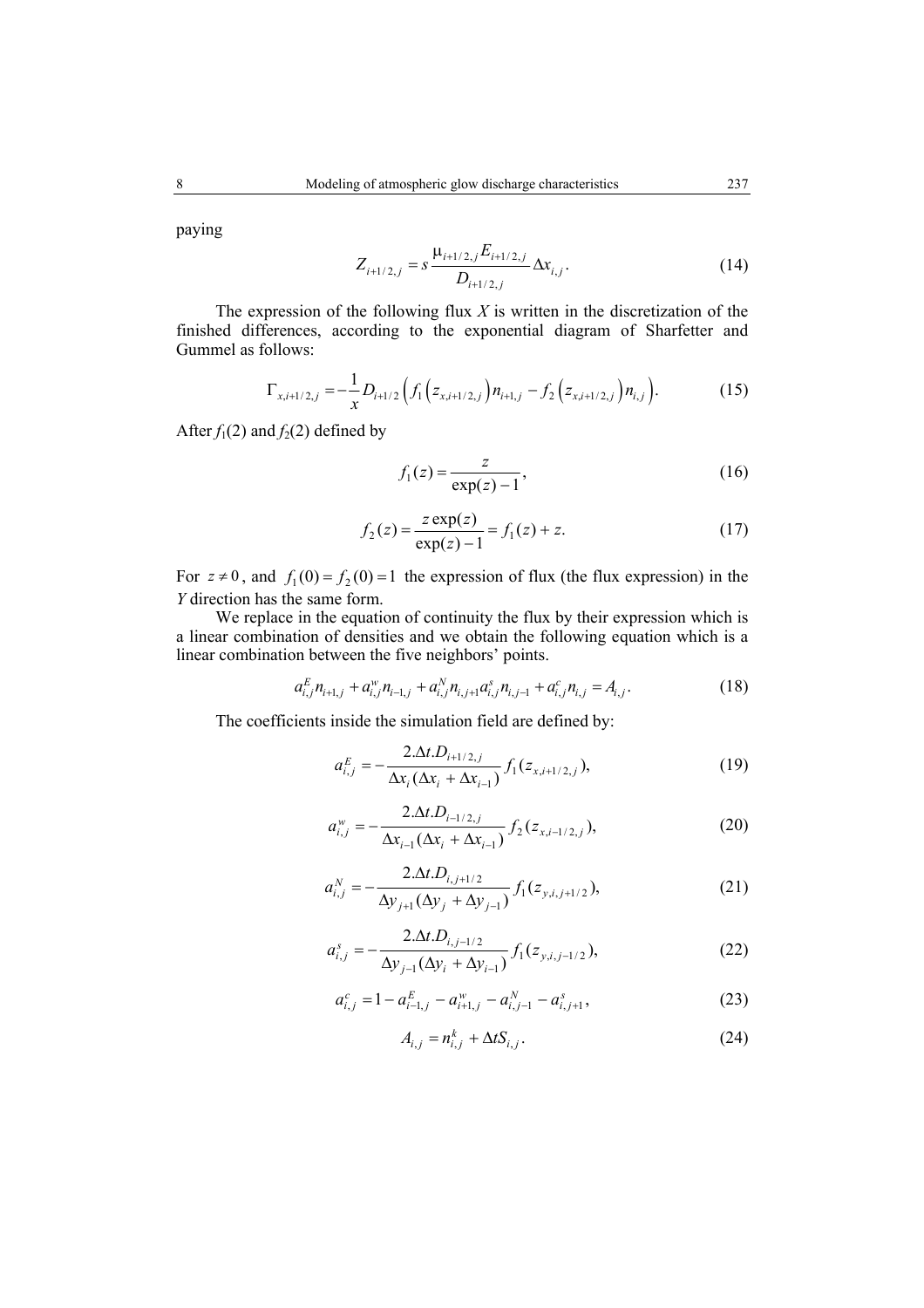For the surface (space) between dielectric and gas, the expression of the electronic flux is defined by:

$$
(\Gamma_e n)_{i,j} = a_{i,j} \mu_{i,j} E_{i,j} n_{i,j} + \frac{v_{ih,i,j} n_{i,j}}{4} - \gamma (\Gamma_p n)_{i,j},
$$
 (25)

And the coefficient expressions are:

$$
a_{i,nd}^E = a_{i,nd}^w = a_{i,nd}^s = 0,
$$
 (26)

$$
a_{i,nd}^{n} = -\frac{2\Delta t D_{i,j+1/2}}{\Delta y_{nd}} f_1(z_{y,i,j+1/2}),
$$
 (27)

$$
a_{i,j}^{c} = 1 - a_{i,j-1}^{N} + \frac{2\Delta t}{\Delta y_{nd}} a_{i,nd} \cdot \mu_{i,j} E_{y,i,nd} + \frac{2\Delta t}{\Delta y_{nd}} v_{th},
$$
\n(28)

$$
a_{i,j}^c = 1 - a_{i-1,j}^E - a_{i+1,j}^W - a_{i,j-1}^N - a_{i,j+1}^s.
$$
 (29)

Discretization of the Poisson's equation

$$
\vec{\nabla}\varepsilon_r E = \frac{e}{\varepsilon_0} (n_i - n_e). \tag{30}
$$

In the discretization of the finished differences, the "Laplacian" of the potential is written:

$$
\frac{\partial^2 V}{\partial x^2} \bigg|_{i,j} = \frac{V_{i+1,j} + V_{i-1,j} - 2V_{i,j}}{\Delta x^2},
$$
\n(31)

$$
\frac{\partial^2 V}{\partial y^2} \bigg|_{i,j} = \frac{V_{i,j+1} + V_{i,j-1} - 2V_{i,j}}{\Delta y^2}.
$$
 (32)

– *Conditions to the limits*. We assume that the flux of the charged particles towards the sides of the field of simulation is worthless (nul) that we translate it by the conditions to the symmetric limits  $\Gamma_e \vec{n} = 0$ . But the flux of the charged particles towards the dielectric is written under the form:

$$
\varphi_{e,i} = A n_{e,i} w_{e,i} + \frac{n_{e,i} v_{th,e,i}}{4},\tag{33}
$$

with  $w_{e,i} = \pm \mu_{e,i} E$ .  $n_{e,i}$  is the electrons or ions (i) density at the surface of the side,  $w_{e,i}$  the derive speed is a parameter equal to 1 if  $w_{e,i}$  is directed towards the side if not equal to zero.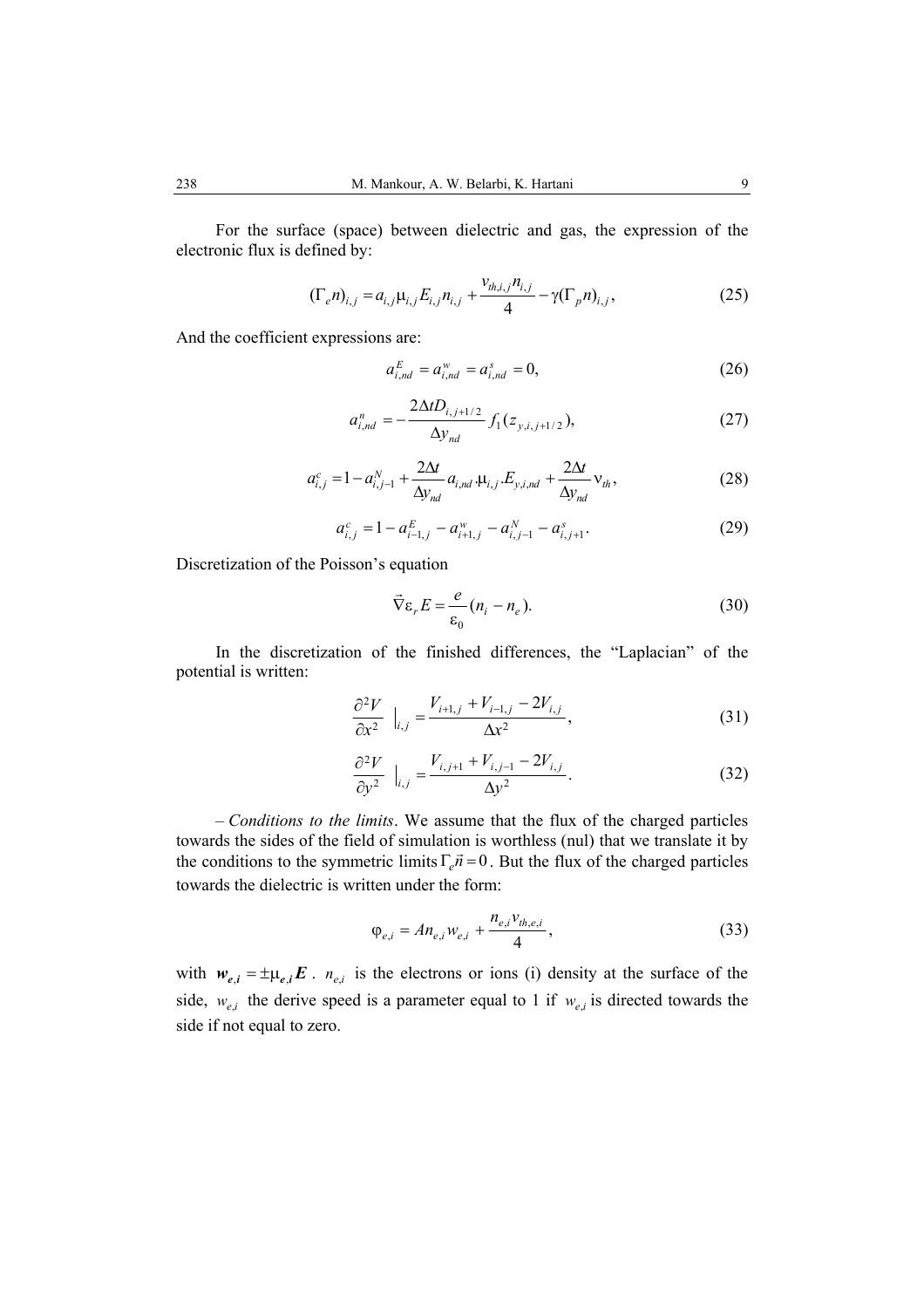| Transport parameter           | Values                                                                                                                                                |
|-------------------------------|-------------------------------------------------------------------------------------------------------------------------------------------------------|
| Ions mobility $\mu_i$         | = $(8 \times 10^3/p)1 - 8 \times 10^{-3}$ E/p cm <sup>2</sup> V <sup>-1</sup> s <sup>-1</sup><br>For E/p $\leq$ 25cm <sup>-1</sup> torr <sup>-1</sup> |
|                               | = $(4.1 \times 10^4/p \sqrt{E/p}$ [1-27.44/E/p <sup>1.5</sup> ]cm <sup>2</sup> V <sup>-1</sup> s <sup>-1</sup>                                        |
|                               | For $E/p > 25$ cm <sup>-1</sup> torr <sup>-1</sup>                                                                                                    |
| Electrons mobility $\mu_{ie}$ | $=(e/m_e v_{en}) \text{cm}^2 \text{V}^{-1} \text{s}^{-1}$ and $v_{en} = 10^2$ /s                                                                      |
| Ions diffusion $D_i$          | $=500 \text{cm}^2/\text{s}$                                                                                                                           |
| Electrons diffusion $D_e$     | $=(KT_e/e) \mu_e$ cm <sup>2</sup> /s                                                                                                                  |

| Table 2                             |  |
|-------------------------------------|--|
| Transport parameters used in Helium |  |

#### **5. RESULTS AND DISCUSIONS**

In our model, the series of equations above are solved numerically, and discretization of Eq.  $(1)$ ,  $(2)$ ,  $(3)$  and  $(4)$  is performed in accordance with semiimplicit Scharfetter-Gummel scheme [21]. The mobility and diffusion coefficient used are the same as those in [22–23]. The photo–ionization contribution is not taken into account in this model. As the initial condition, we assume that the electron density and the atomic ion density are equal to each other and uniformly distributed in the discharge region  $n_e(r, 0) = n_i(r, 0) = 10^7 \text{ cm}^{-3}$ , while the molecular ion density and the excited atom density are both  $10^2 \text{ cm}^3$ . The spacing between the two electrodes is 6 mm; a sinusoidal voltage is externally applied to the inner electrode, its amplitude and frequency are 2 KV and 50 KHz respectively.

Figures 3, 4 and 5 show the temporal evolution of the total discharge current, the gas voltage during a typical cycle and current density. It can be seen that there is one current peak in each half cycle of the applied voltage. Different from the parallel-plate configuration, the current peak in various half periods loses its original shape. The current maximum of 0.0022A in the first half is different from the second, which is only  $-0.0062A$ . In addition, the pulse width of the discharge current in the latter half period is wider than that in the former. It is due to the fact that in the first half, the discharge cathode is the outer electrode with a big radius so that the volume of ionization region in the cathode sheath is also very large, leading to a strong current gathering; while in the latter half period, the discharge cathode is the inner wire electrode with a very much smaller radius. Although in the latter case the sheath electric field is much stronger than that in the former, the volume of the ionization region is however so small that it leads to a smaller current peak. The blue line in Fig. 3 represents the time evolution of the gas voltage with the applied voltage during a typical cycle. At the initial moment, the applied voltage is zero, and the gas voltage is not zero but equal to the memory voltage produced by the charged particles accumulated on the dielectric. As the applied voltage rises, the gas voltage increases until it reaches the breakdown voltage. Then the gas is punctured and discharge starts. Meanwhile, the charges accumulated on the dielectric produce a reverse electric field, making the gas voltage drop and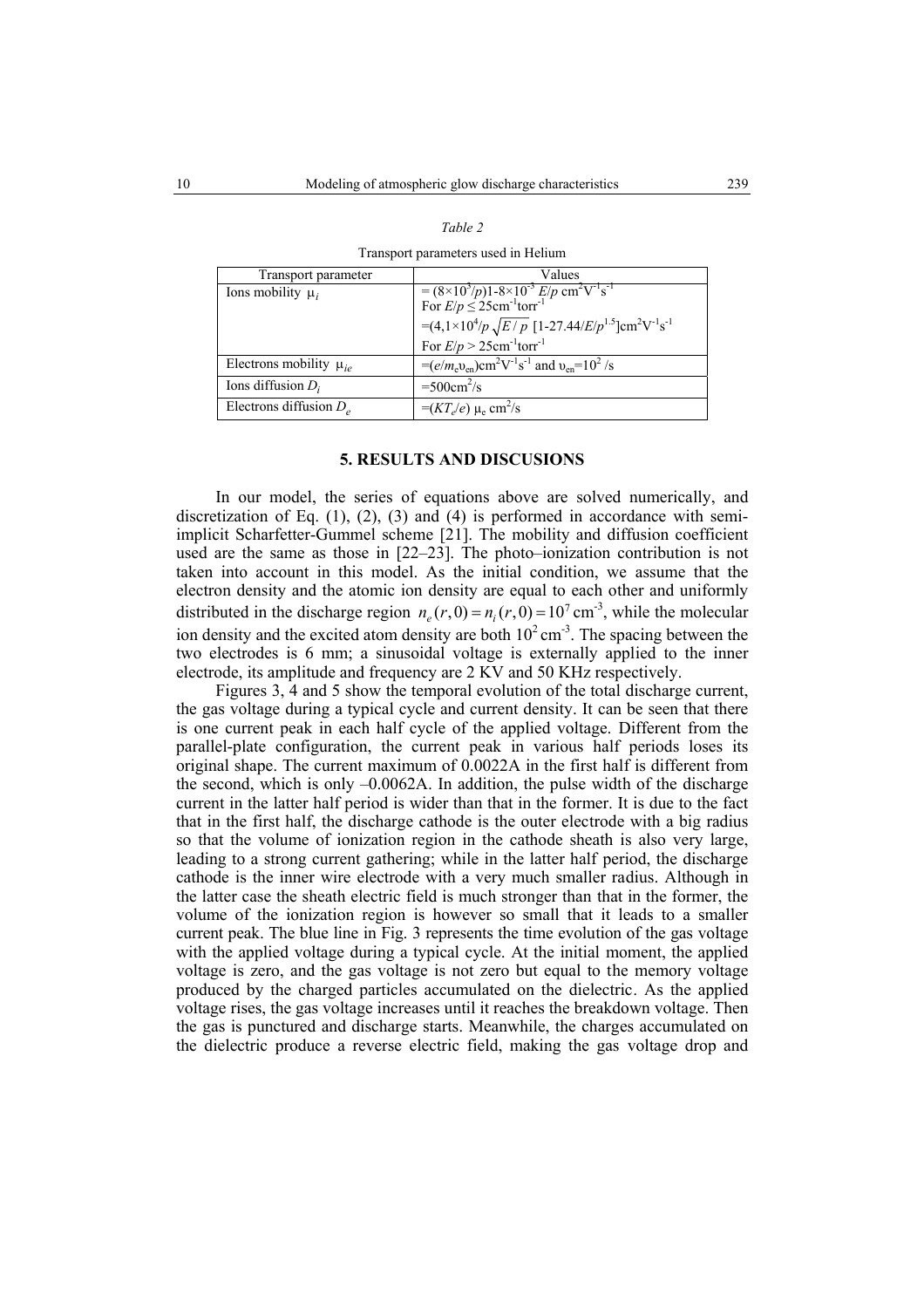leading to a termination of the gas discharge. In the latter half period, due to the reversal of the applied voltage, the electric field produced by the accumulated charges has the same direction as the applied field, so it reduces the threshold applied voltage for starting the next discharge. Furthermore, since the breakdown during the latter half period happens in the cathode sheath near the inner wire electrode, where the electric field is strong, correspondingly it is easier to puncture, and therefore the breakdown voltage in the latter half period is lower than that in the former half period. As a result of the higher discharge current during the former half period, the accumulation seed of charged particles on the dielectric barrier is fast too. Then the gas voltage drops rapidly and the discharge is suppressed quickly, and consequently the discharge current pulse is narrow. However, during the latter half period, since the discharge current is low, the accumulation speed of charged particles on the dielectric is also low. Thus the gas voltage changes slowly and its suppressing effect on discharge is small, so the current pulse is wide.

Figures 6, 7, 8, 9, 10 and 11 illustrate the spatial distributions of the electric field, the electron, and the ion as well as the excited atom densities when the discharge current reaches its positive or negative maximum during the cycle. When the discharge happens in the former half period, the cathode sheath is formed near the dielectric barrier covering the outer electrode. There obviously exist a cathode fall, a negative glow region, a Faraday dark region, and a plasma positive column. This shows a similar feature to the typical glow discharge at low pressures. In the cathode fall, the electric field can be up to 260V/cm and then decreases linearly from the cathode. The maximal ion density in this region is  $4.5 \cdot 10^8$  cm<sup>-3</sup> and the width of the cathode fall is about 0.5 mm. The width of the negative glow region and the faraday dark region is about 2.5 mm. The electron density shows a negative glow region with a peak value of  $4.3 \cdot 10^8$  cm<sup>-3</sup>. In other words, when the current reaches a peak during the former half period, the maximal electron density does not occur near the sheath but near the inner electrode. Due to the axial symmetry, the current density near the inner wire electrode is the highest. In the plasma positive column, the electric field is quite low, about 30V/cm. The electron and ion densities are nearly equal to each other. Due to the asymmetry of discharges, the densities are not uniform in the plasma region but increase gradually from the outer to the inner electrode. Latter half period when the current reaches the maximum, the cathode sheath is formed near the inner electrode. Obviously there exist the cathode fall, the negative glow region, and the positive column. In the cathode sheath, the electric field intensity is 285V/cm in maximum and shows a tendency to reduce linearly. The thickness of the sheath is about 0.3 mm and the ion density can be up to  $4.7 \cdot 10^8$  cm<sup>-3</sup>. The maximal electron density of  $4.9 \cdot 10^8$  cm<sup>-3</sup> appears at the boundary near the sheath. In the plasma positive column, the electric field intensity is small and keeps almost steady; while the electron and ion density are equal to each other,  $4.5 \cdot 10^8$  cm<sup>-3</sup>. The distribution of the excited atom density does not change too much during the former and the latter half period. The maximal densities (about  $1 \cdot 10^7$  cm<sup>-3</sup>) both appear in the region near the inner wire electrode. The excited atom density decreases in the direction from the inner to the outer electrode.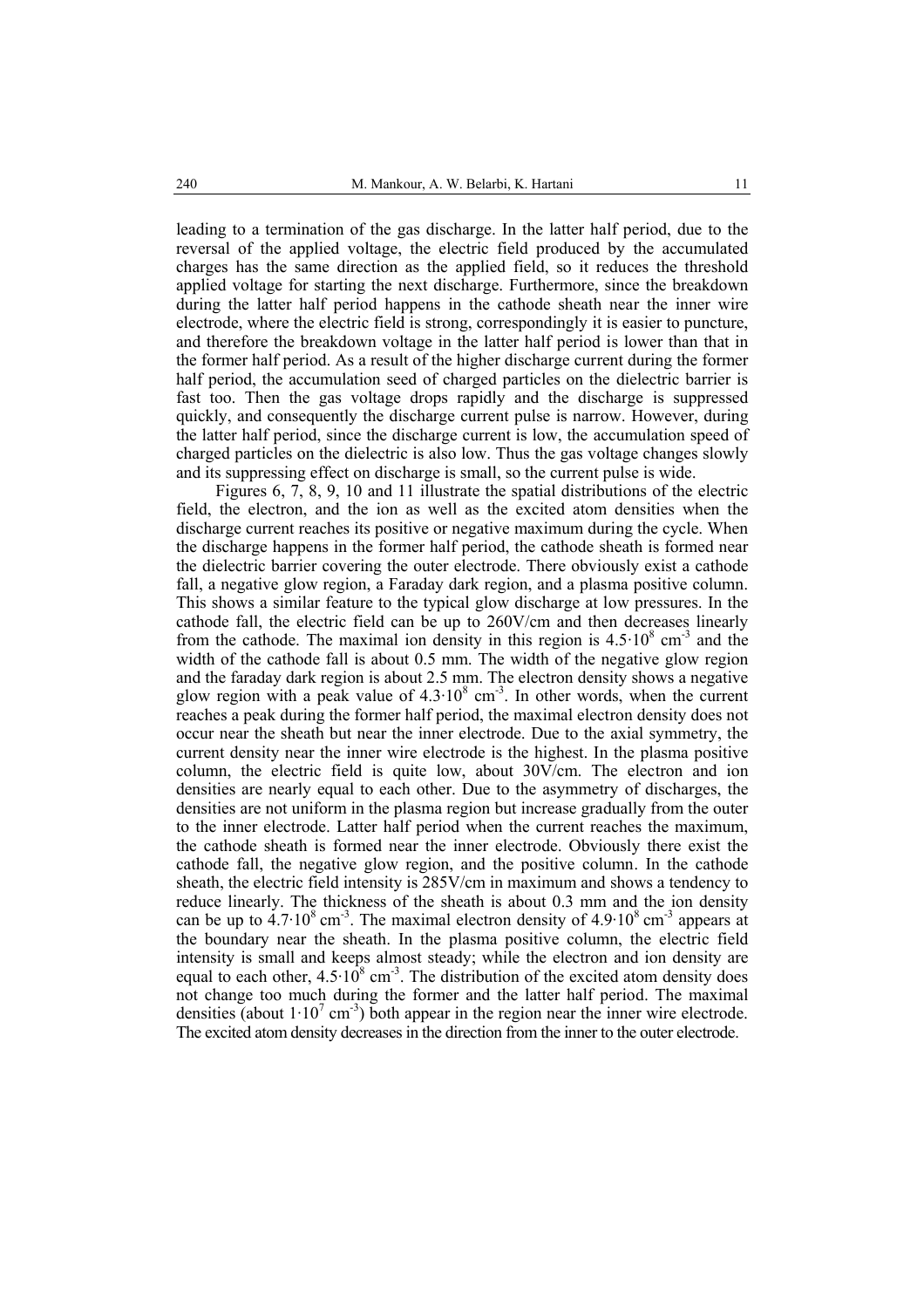

Fig. 3 – Evolution of the gas voltage in typical cycle.



Fig. 4 – Evolution of the total discharge current in typical cycle.



Fig. 5 – Evolution of the current density in typical cycle.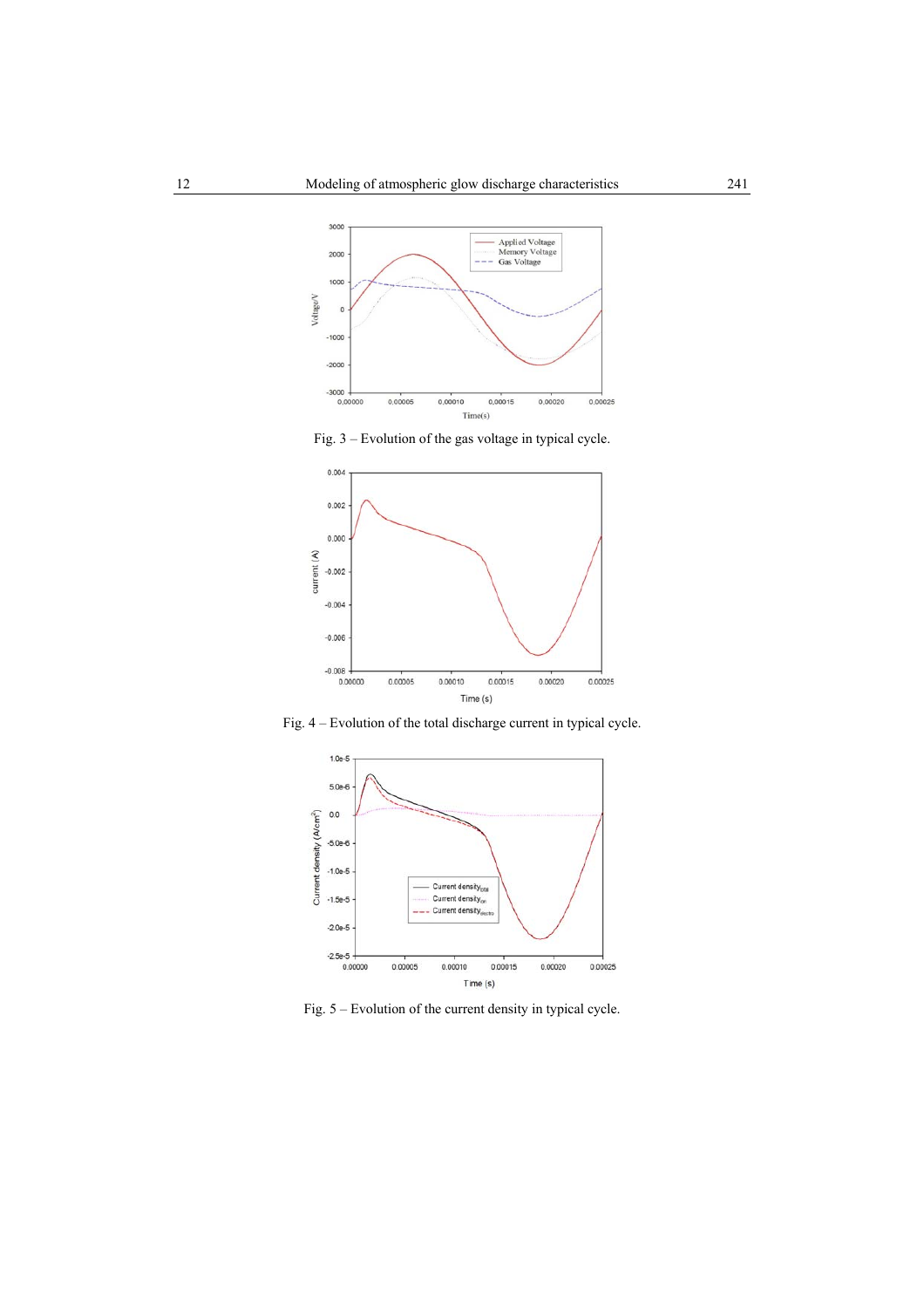

Fig. 6 – The spatial distribution of the electrical field.



Fig. 7 – The spatial distribution of electron density.



Fig. 8 – The spatial distribution of ion density.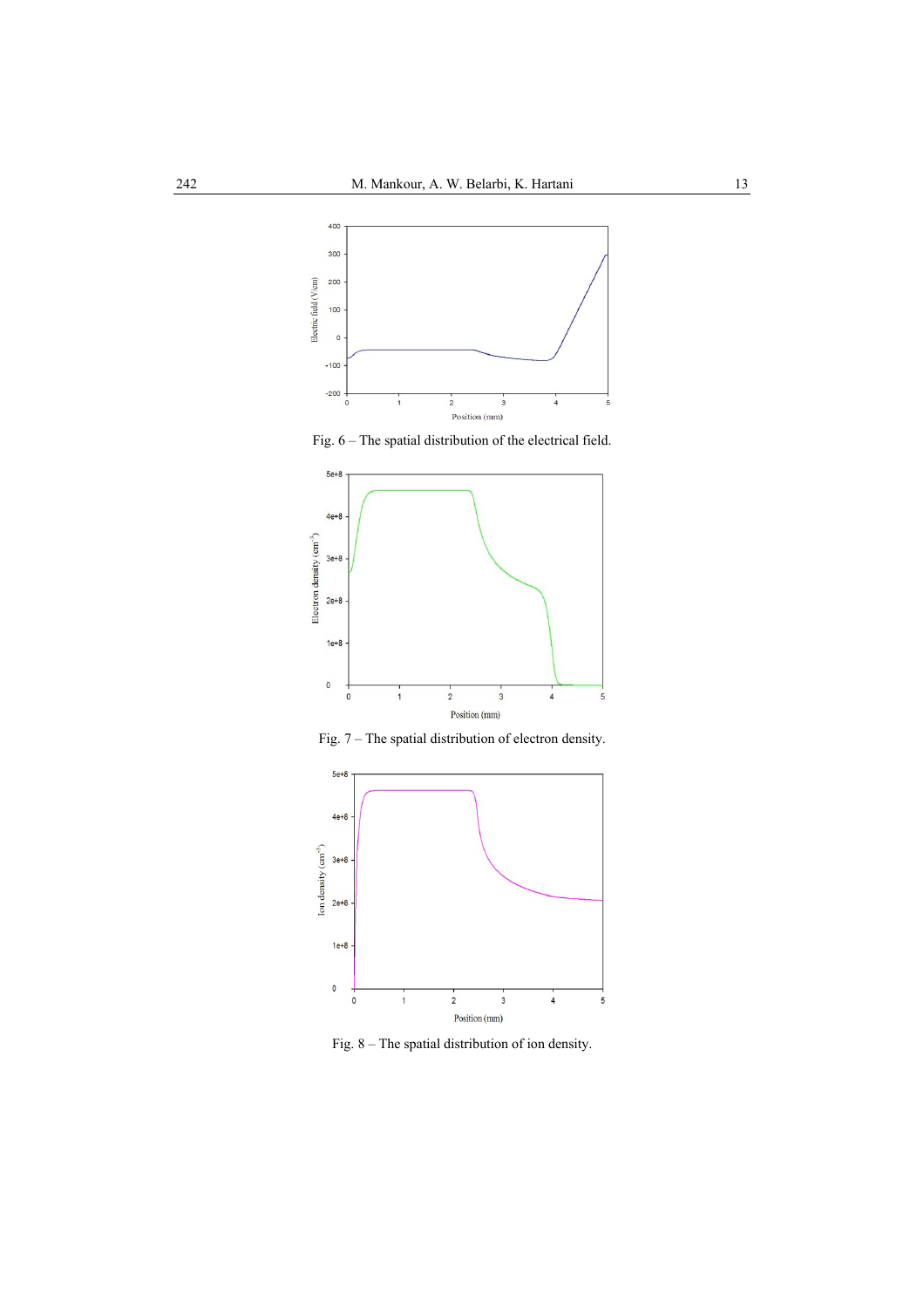

Fig. 9 – The spatial distribution of metastable density.



Fig. 10 – The spatial distribution of electron density in *t* = 32.7µs, *t* = 50.7µs and *t* = 101.4µs.



Fig. 11 – The spatial distribution of ion density in  $t = 32.7 \mu s$ ,  $t = 50.7 \mu s$  and  $t = 101.4 \mu s$ .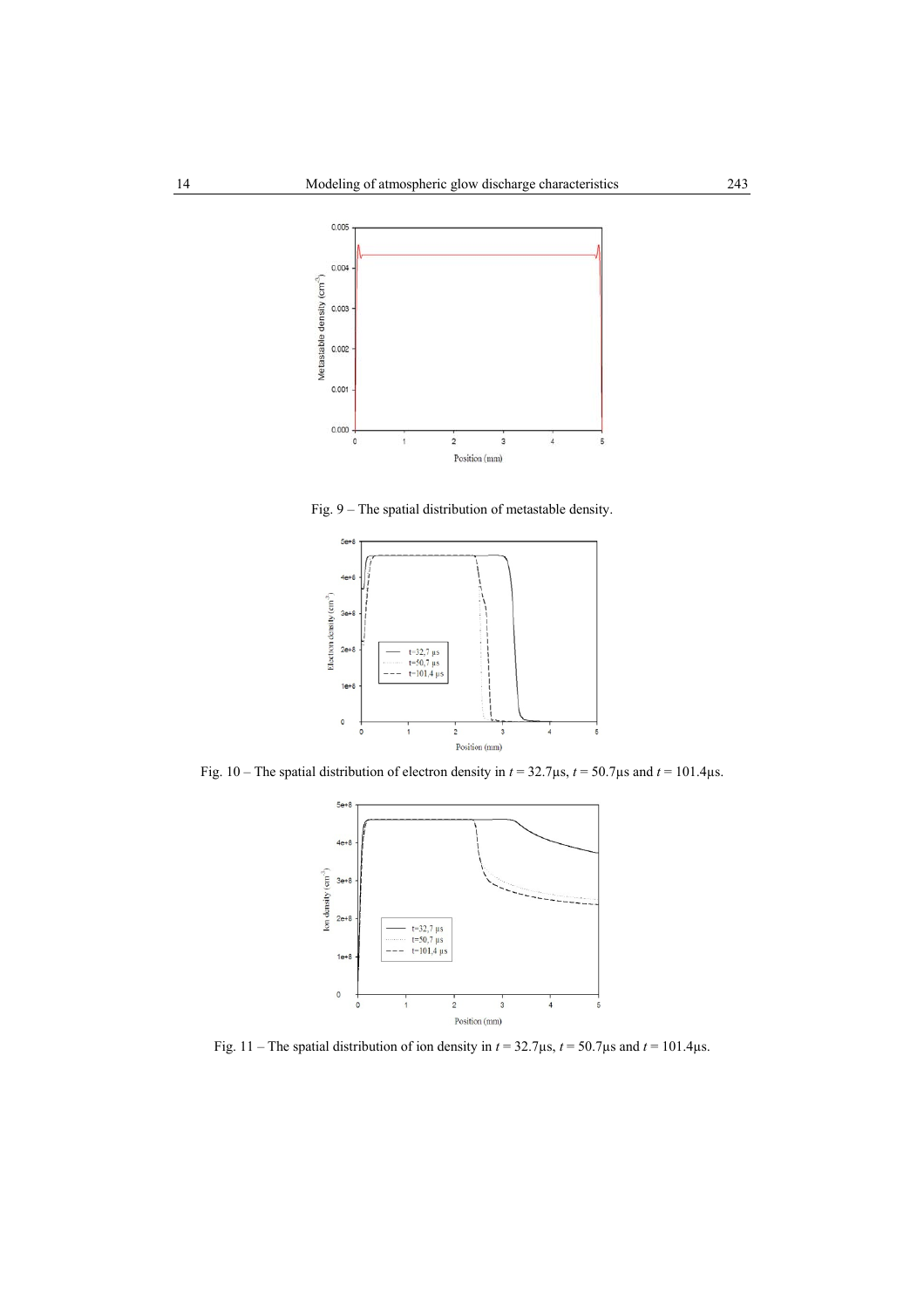#### **6. CONCLUSION**

Based on the one-dimensional and self-consistent fluid model, the characteristics of the dielectric barrier glow discharge in pure helium at atmospheric pressure generated between two coaxial electrodes is investigated numerically. In calculation, we have considered the elementary ionization and excitation processes in pure helium. Under the drift-diffusion approximation, by solving the one-dimensional continuity equations for electrons, ions and excited atoms, together with the current conservation equation, the simulation results show the spatial-temporal distributions of the electric field and the electron, ion and excited atom densities, as well as the time evolutions of the discharge current and the gas voltage. At maximal discharge current, there obviously exist the cathode fall, the negative glow region and the positive column, similar to the APGD with the dielectric barrier between parallel-plate electrodes. The simulation results reveal that the peak discharge current, gas voltage and the electric field are asymmetric by comparing the first half cycle with the second. The influence of the way the dielectric covers the electrodes on discharge current characteristics is very significant.

#### **REFERENCES**

- 1. Kogelshtz U., *Dielectric-barrier discharges their history discharge physics and industrial applications*, Plasma chem. Plasma process, **33**, *1*, 1–46 (2003).
- 2. Roth JR, Sherman DM, and Wilkinson SP., *Boundary layer flow control with a one atmosphere*  uniform glow discharge, 36<sup>th</sup> AIAA Aerospace Sciences Meeting and Exhibit, Reno, NV, AIAA paper 98-0328, Jan.12–15 (1998).
- 3. Corke TC, Jumper EJ, Post ML, Orlov D and Mclaughlin T., *Application of weakly-ionized plasmas as wing flow-control devices*, 41<sup>st</sup> Aerospace Sciences Meeting and Exhibit, AIAA paper 2002–0350, Reno, NV, Jan. 6–9 (2003).
- 4. Kim Y, Kang WS, Park JM, Hong SH, Song YH, and Kim SJ., *Experimental and numerical analysis of streamers in pulsed corona and dielectric barrier discharges*, IEEE Trans. Plasma Sci, **32**, *1*, 18–24 (2004).
- 5. Roth JR, Rahel J, Dai X, and Sheman DM., *The physics and phenomenology of one atmosphere uniform glow discharge plasma (OAUGDP) reactors for surface treatment applications*, J. Phys. D, Appl.Phys, **38**, *4*, 555–567 (2005).
- 6. Shenton MJ and Stevens GC., *Surface modification of polymer surfaces: Atmospheric plasma versus vacuum plasma treatments*, J. Phys. D, App. Phys., **34**, *18*, 2761–2768 (2001).
- 7. Golubovskii YB, Maiorov VA, Behnke J and Behnke JF., *Modeling of the homogeneous barrier discharge in helium at atmospheric pressure*, J. Phys. D, App. Phys., **36**, 39–49 (2003).
- 8. Tendero C, Tixier C, Tristant P, Desmaison J, Leprince P., *Atmospheric pressure plasmas,*  Spectrochim. Acta, Part B*,* **61**, *7*, 2–30 (2006).
- 9. Massines F, Ségur P, Gherardi N, Khamphan C and Ricard A., *Physics and chemistry in a glow dielectric barrier discharge at atmospheric pressure: Diagnostics and modeling*, Surf. Coatings Technol., **8**, *14*,174–175 (2003).
- 10. Webb MR, Andrade FJ, Hieftje GM., *The annular glow discharge A small-scale plasma for solution analysis*, Anal. At. Spectrom, **22**, *7*, 775–782 (2007).